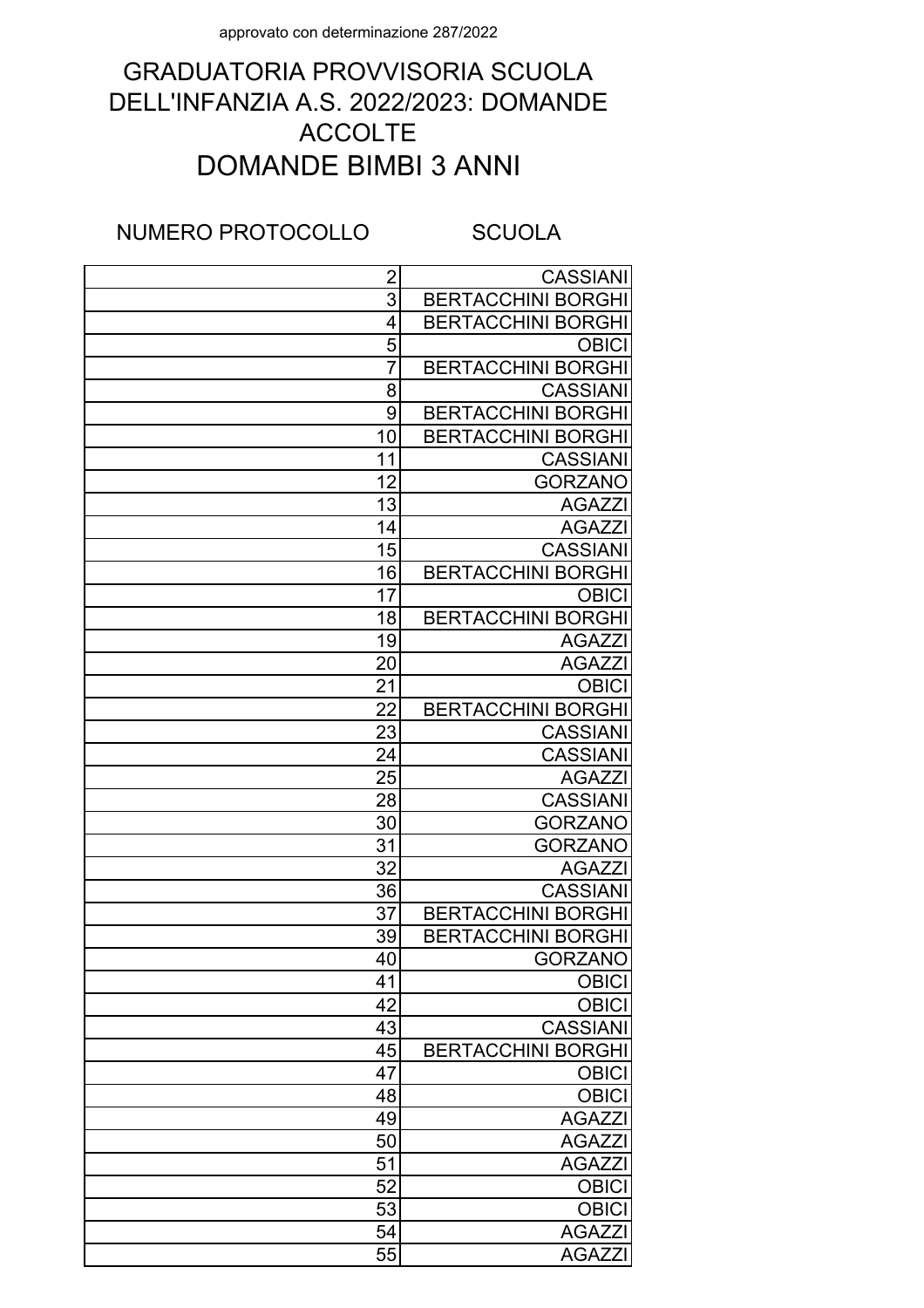| 56               | <b>OBICI</b>              |
|------------------|---------------------------|
| 57               | <b>GORZANO</b>            |
| 58               | <b>OBICI</b>              |
| 59               | <b>BERTACCHINI BORGHI</b> |
| 60               | <b>CASSIANI</b>           |
| 61               | <b>BERTACCHINI BORGHI</b> |
| 62               | <b>GORZANO</b>            |
| 63               | <b>AGAZZI</b>             |
| 65               | <b>AGAZZI</b>             |
| 66               | <b>AGAZZI</b>             |
| 67               | <b>BERTACCHINI BORGHI</b> |
| 68               | <b>AGAZZI</b>             |
| 69               | <b>GORZANO</b>            |
| 70               | <b>GORZANO</b>            |
| 71               | <b>OBICI</b>              |
| 72               | <b>GORZANO</b>            |
| 73               | <b>AGAZZI</b>             |
| 74               | <b>GORZANO</b>            |
| 76               | <b>OBICI</b>              |
| 77               | <b>OBICI</b>              |
| 78               | <b>AGAZZI</b>             |
|                  |                           |
| 79               | <b>GORZANO</b>            |
| 80               | <b>OBICI</b>              |
| 81               | <b>GORZANO</b>            |
| 82               | <b>BERTACCHINI BORGHI</b> |
| 84               | <b>GORZANO</b>            |
| 85               | <b>AGAZZI</b>             |
| 86               | <b>OBICI</b>              |
| 88               | <b>AGAZZI</b>             |
| 89               | <b>AGAZZI</b>             |
| $\overline{90}$  | <b>AGAZZI</b>             |
| 91               | <b>CASSIANI</b>           |
| 95               | <b>OBICI</b>              |
| 96               | <b>AGAZZI</b>             |
| 97               | <b>BERTACCHINI BORGHI</b> |
| 98               | <b>OBICI</b>              |
| 99               | <b>CASSIANI</b>           |
| 100              | <b>OBICI</b>              |
| 102              | <b>AGAZZI</b>             |
| 103              | <b>OBICI</b>              |
| 104              | <b>OBICI</b>              |
| 105              | <b>AGAZZI</b>             |
| 106              | <b>BERTACCHINI BORGHI</b> |
| 107              | <b>OBICI</b>              |
| 109              | <b>OBICI</b>              |
| 113              | <b>AGAZZI</b>             |
| 114              | <b>AGAZZI</b>             |
| 115              | <b>GORZANO</b>            |
| $11\overline{7}$ | <b>AGAZZI</b>             |
| 118              | <b>AGAZZI</b>             |
| 119              | <b>AGAZZI</b>             |
| 120              | <b>CASSIANI</b>           |
| 121              | <b>AGAZZI</b>             |
| 122              | <b>AGAZZI</b>             |
| 123              | <b>AGAZZI</b>             |